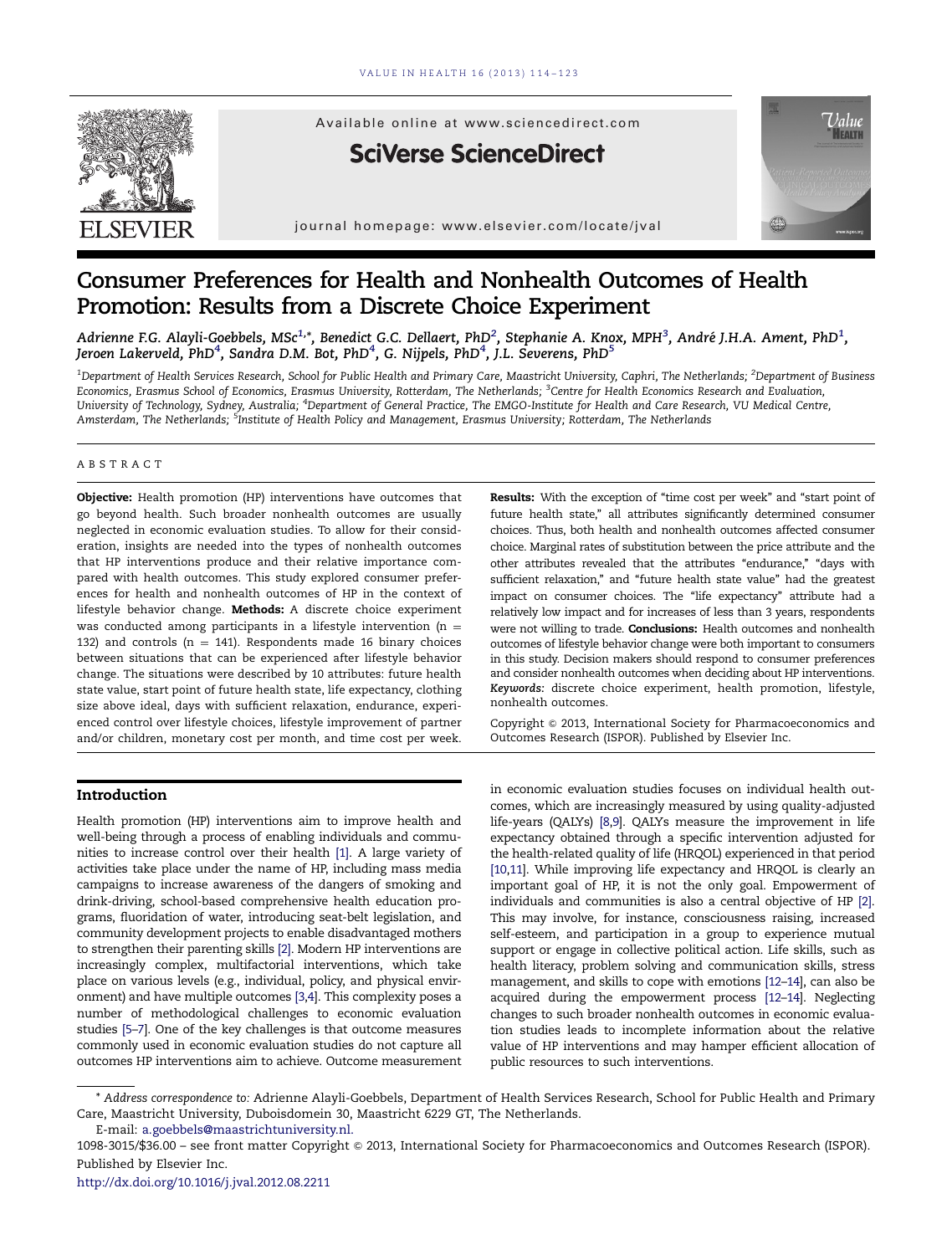To improve evidence for future decision making, relevant nonhealth outcomes of HP should also be examined. For an adequate consideration of nonhealth outcomes, insight is needed into a) the range and types of broader outcomes relevant to include in economic evaluation studies and b) the relative importance of health and nonhealth outcomes of HP programs [\[6](#page-8-0),[15\]](#page-8-0). The latter is crucial to determine the relative weight that should be given to the different outcomes in economic evaluation studies. Previous research identified several nonhealth outcomes that are important to participants of HP and other stakeholders [\[15,16](#page-8-0)], but the available evidence is scarce and relates to HP interventions in the field of women's health only. Studies examining relative consumer preferences toward nonhealth outcomes of HP interventions are also scarce [\[17,18](#page-9-0)] and have so far focused on nonhealth outcomes reflecting the design or process of the intervention (e.g., travel time, extent of physician involvement, intensity of the intervention, and group vs. individual focus). Evidence on consumer or societal preferences toward nonhealth outcomes representing actual consequences of HP interventions is currently lacking.

The present study contributes to the evidence by assessing consumer preferences toward health outcomes and nonhealth outcomes experienced as a consequence of a lifestyle behavior change intervention.

## Methods

A discrete choice experiment (DCE) was conducted among participants of the Hoorn Prevention Study (HPS). The HPS is a randomized controlled trial evaluating the effectiveness of an HP intervention aiming to change lifestyle behaviors (i.e., physical activity, smoking, and dietary behaviors) in adults with an increased risk for developing type 2 diabetes and/or cardiovascular disease [\[19\].](#page-9-0) DCE surveys are increasingly used in health economics to elicit preferences toward health interventions, policies, and services [\[20,21](#page-9-0)]. The methods involved in DCEs are well described in the literature [\[20](#page-9-0)–[23](#page-9-0)] and usually consist of 5 steps: 1) establishing the attributes and levels to be included in the experiment, 2) selecting the experimental design, 3) developing the questionnaire and actual choice tasks presented to respondents, 4) data collection, and 5) analysis of the discrete choice data.

#### Establishing Attributes and Levels

DCEs in health care have used as many as 12 attributes [\[22\]](#page-9-0). In the present study, the DCE consisted of 10 attributes (see [Table 1\)](#page-2-0). Three attributes represented health outcomes measured within the QALY framework (i.e., life expectancy, future health state, and timing of future health state) and reflect current economic evaluation practice. The ''life expectancy'' attribute was based on the current average life expectancy in the Netherlands at birth [\[24\]](#page-9-0). It was varied by a maximum of 3 years, because research evidence suggests that a healthier lifestyle can increase life expectancy within this range [\[25\].](#page-9-0) Life expectancy was used as an attribute instead of risk of premature death, because research evidence shows that people have difficulties in understanding risk information [\[26\].](#page-9-0) The "future health state" attribute was based on the EuroQol five-dimensional (EQ-5D) questionnaire instrument, a widely applied generic preference-based measure of health [\[27,28\]](#page-9-0), which is used to obtain the HRQOL weight for calculating QALYs on the basis of five dimensions of health (i.e., mobility, self-care, usual activities, pain/discomfort, and anxiety/ depression) [\[28\]](#page-9-0). The attribute was defined in terms of four HRQOL weights representing 4 of 243 possible EQ-5D health states. First, we selected four HRQOL weights that seemed

plausible given the sample's EQ-5D questionnaire scores at baseline of the HPS. Then, we identified the corresponding EQ-5D questionnaire health states by using Dutch population time trade-off value sets [\[29\]](#page-9-0). These states were presented in the DCE together with the HRQOL weights. Given that consumers of HP were essentially healthy at the time of participation in the intervention, they would not experience an improvement in their HRQOL immediately. The benefit of HP rather lies in preventing the deterioration of their future health state. To account for the long time horizon required to achieve changes in HRQOL, we included a third attribute representing different start points of the future health state.

Because of a lack of literature on nonhealth outcomes of lifestyle behavior change, nonhealth outcome attributes were derived from semi-structured interviews ( $n = 12$ ) and focus group discussions (n = 5) with HPS intervention group members (n = 52). Respondents were asked to describe any consequences they experienced from lifestyle behavior changes they made as a result of participating in the HP intervention. Reported consequences included both health outcomes (captured by EQ-5D based QALYs) and broader nonhealth outcomes. From the reported nonhealth outcomes, four attributes were selected for inclusion in the experiment on the basis of their relevance for the total sample. The four nonhealth outcome attributes included body satisfaction, relaxation, endurance, and experienced control over lifestyle choices. In the interviews, a higher body satisfaction was frequently associated with the ability to wear a smaller clothing size. As clothing size can be quantified more easily than body satisfaction, we used clothing size as a proxy attribute for body satisfaction. To allow for the subjective dimension of body satisfaction, clothing size was further specified according to the degree of deviation from the respondent's ideal size from the respondent's perspective. The degree of relaxation was quantified as varying number of days per week during which people experience sufficient relaxation. We did not find useful existing measures to express the attributes "endurance" and "experienced control over lifestyle choices" in quantitative terms. Therefore, qualitative levels were used to describe these attributes, ranging from "poor" to "very good" for endurance and from "little" to "much" for experienced control over lifestyle choices.

Given that many participants in the interviews and focus group discussions described spillover effects of their own lifestyle changes to lifestyle behaviors of their partners and children, we also included an attribute representing these spillover effects. Finally, two attributes were included to reflect the monetary and time costs associated with lifestyle behavior change. The "monetary cost'' attribute was based on willingness to pay (WTP) for effective lifestyle change interventions reported during interviews and focus group discussions, as well as market prices for gym subscriptions. The ''time cost'' attribute had levels ranging from 0 to 6 hours per week, which we considered as a realistic maximum time investment. For each attribute, except for "lifestyle improvement of partner/children," we defined four levels to create sufficient variation in the attribute levels to produce meaningful choices [\[21\]](#page-9-0).

## Experimental Design

Using a full factorial design containing all possible combinations  $(4^9 \times 2^1)$  of attribute levels for the selected attributes was not feasible. Hence, a fractional factorial design was created following design principles of Street and Burgess [\[30\]](#page-9-0). An orthogonal main effects starting design was selected from a design catalogue [\[31\].](#page-9-0) The starting design had level balance and consisted of 32 rows and nine attributes, of which eight had four levels and one had eight levels. The eight-level attribute was collapsed into a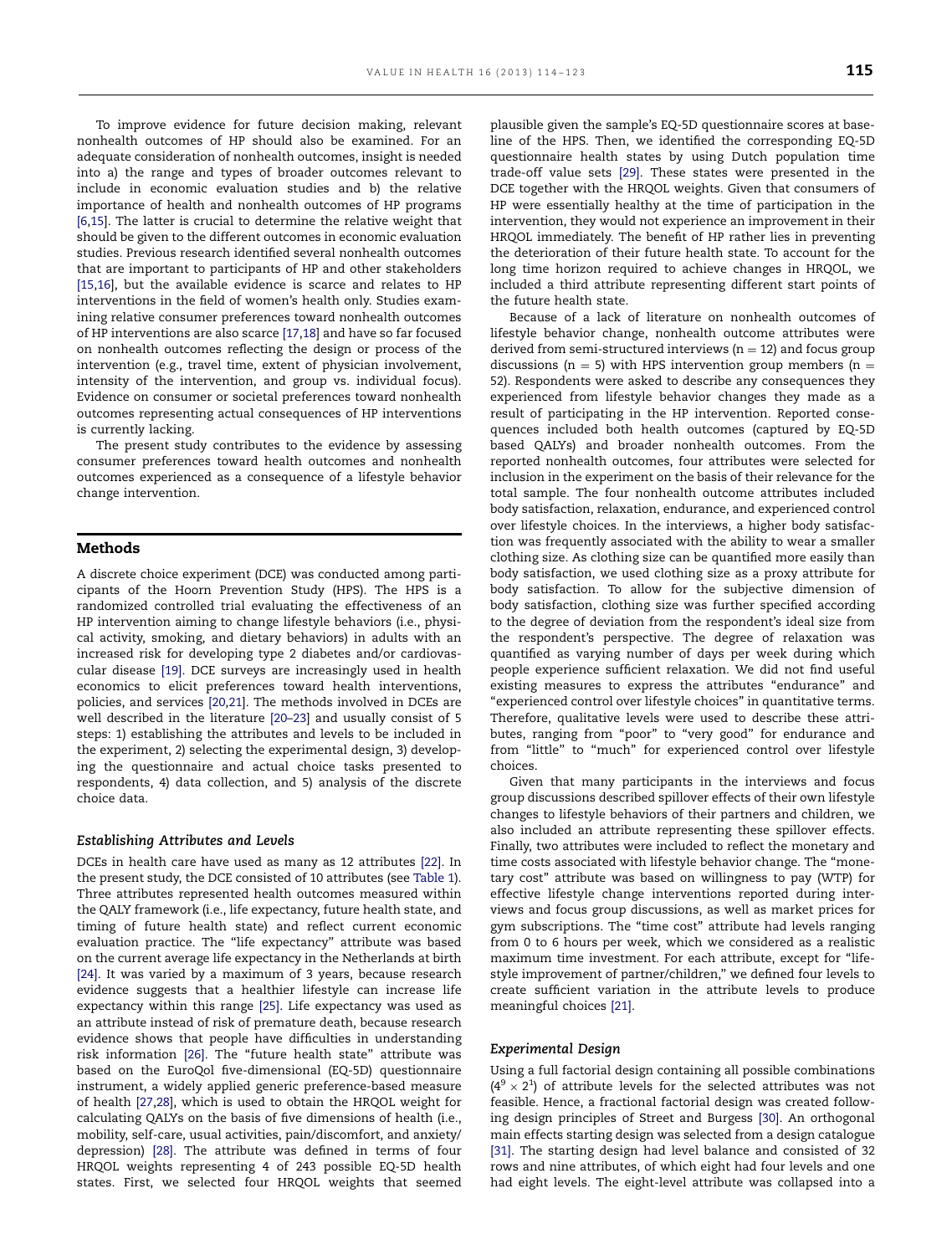<span id="page-2-0"></span>

|                | Attribute                             | Levels                                        | Description                                                                                                                                                                                                                                                                                                                          | Hypothesized direction of preference                                                                          |
|----------------|---------------------------------------|-----------------------------------------------|--------------------------------------------------------------------------------------------------------------------------------------------------------------------------------------------------------------------------------------------------------------------------------------------------------------------------------------|---------------------------------------------------------------------------------------------------------------|
|                | Future health state<br>value          | $0.5*$<br>0.7<br>0.8<br>1.0                   | Your health state in the future depends on<br>your lifestyle behavior. By means of a healthy lifestyle you can<br>contribute to a better health state in the future. In this<br>questionnaire we distinguish two characteristics of your<br>future health state: 1) the value and 2) the start point of your<br>future health state. | Positive                                                                                                      |
|                |                                       |                                               | With a value of 0.5, you have the following<br>future health state:<br>I have some problems in walking about<br>I am unable to wash or dress myself<br>I have no problems performing my usual<br>activities<br>I have no pain or discomfort<br>I am not anxious or depressed                                                         |                                                                                                               |
|                |                                       |                                               | With a value of 0.7, you have the following<br>future health state:<br>I have some problems in walking about<br>I have some problems washing or<br>dressing myself<br>I have some problems performing my usual<br>activities<br>I have moderate pain or discomfort<br>I am not anxious or depressed                                  |                                                                                                               |
|                |                                       |                                               | With a value of 0.8, you have the following<br>future health state:<br>I have no problems in walking about<br>I have no problems with self-care<br>I have no problems performing my usual<br>activities<br>I have no pain or discomfort<br>I am moderately anxious or depressed                                                      |                                                                                                               |
|                |                                       |                                               | With a value of 1, you have the following<br>future health state:<br>I have no problems in walking about<br>I have no problems with self-care<br>I have no problems performing my usual<br>activities<br>I have no pain or discomfort<br>I am not anxious or depressed                                                               |                                                                                                               |
| $\overline{2}$ | Start point of future<br>health state | In $2y$<br>In $5y$<br>In $10y$<br>In 20 $y^*$ | The start point of future health indicates in how many years your future<br>health state starts. When you change your lifestyle it can take some<br>time until this leads to a noticeable improvement in your health.                                                                                                                | Negative when future health state value<br>increases and positive when future<br>health state value decreases |
| 3              | Life expectancy                       | $80y^*$<br>81 y<br>82 y<br>83 y               | An unhealthy lifestyle goes together with an increased risk of<br>premature death. Because of changing your lifestyle you can reduce<br>this risk and increase your life expectancy.                                                                                                                                                 | Positive, but to a lesser degree when future<br>health state value decreases                                  |

 $\overline{\phantom{a}}$ 

(continued on next page)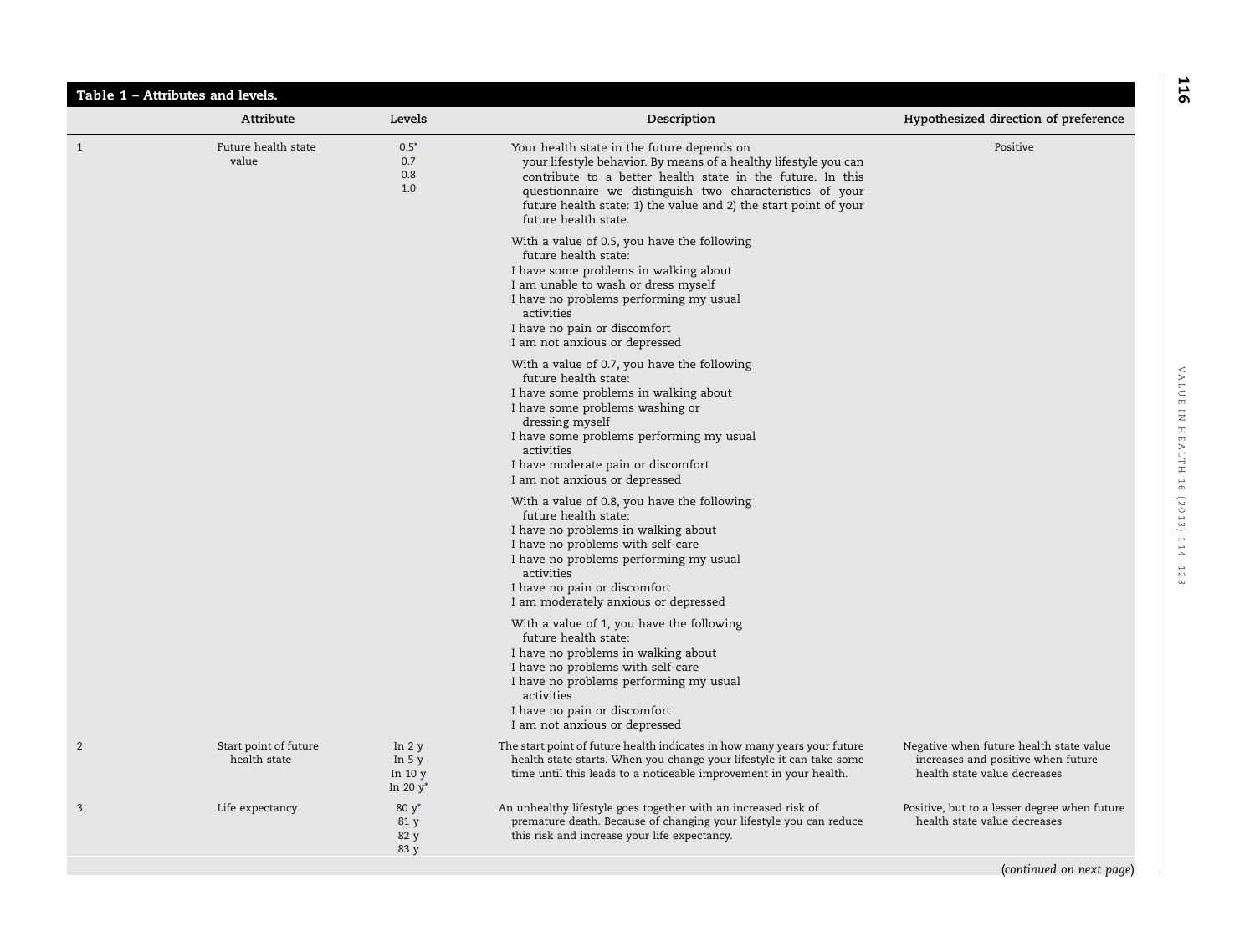| Table 1 - continued |                                                              |                                                               |                                                                                                                                                                                                                                                                                          |                                      |
|---------------------|--------------------------------------------------------------|---------------------------------------------------------------|------------------------------------------------------------------------------------------------------------------------------------------------------------------------------------------------------------------------------------------------------------------------------------------|--------------------------------------|
|                     | Attribute                                                    | Levels                                                        | Description                                                                                                                                                                                                                                                                              | Hypothesized direction of preference |
| $\overline{4}$      | Clothing size above<br>ideal                                 | 0 sizes<br>$\frac{1}{2}$ size<br>1 size<br>2 sizes*           | Most people have a conception of an ideal clothing size with which they<br>feel comfortable in their body. Lifestyle change can help you come<br>closer to this ideal size.                                                                                                              | Positive                             |
| 5                   | Days with sufficient<br>relaxation                           | 0-1 per week*<br>2-3 per week<br>4-5 per week<br>6-7 per week | Changing your lifestyle can increase the days on which you experience<br>sufficient relaxation. On a day with sufficient relaxation, you have at<br>least 1 h during which you can really calm down and clear your head.<br>You are not tense and experience no stress during that time. | Positive                             |
| 6                   | Endurance                                                    | Poor*<br>Modest<br>Good<br>Very good                          | The better your endurance, the longer you can sustain intense physical<br>strain. You get less out of breath and recover faster. A good<br>endurance also comes with more muscular strength and flexibility.                                                                             | Positive                             |
| 7                   | Experienced<br>control over<br>lifestyle choices             | Little*<br>Some<br>Moderate<br>Much                           | Participating in a lifestyle program can increase the extent to which you<br>experience control over lifestyle choices. The more control you<br>experience, the better you manage to make personally desirable<br>lifestyle choices.                                                     | Positive                             |
| 8                   | Lifestyle<br>improvement of<br>potential<br>partner/children | Yes<br>$No*$                                                  | Living together in one household with a partner and/or children can<br>result in influencing each other's behavior. When you change your<br>lifestyle, this can also stimulate lifestyle change in your partner/<br>children.                                                            | Positive                             |
| 9                   | Time per week                                                | 0 <sub>h</sub><br>2 <sub>h</sub><br>4 h<br>6 h                | Changing your lifestyle may involve giving up spare time. For example,<br>being more physically active and preparing healthier meals may cost<br>you time, which you used to spend on other things (e.g., watching<br>TV).                                                               | Positive                             |
| 10                  | Money per month                                              | $\epsilon$ o<br>E25<br>€50<br>€100                            | Changing your lifestyle may involve giving up some of your income. You<br>can, for example, think about money you spend on a subscription at a<br>gym or for dietary advice, which you did not do before changing your<br>lifestyle.                                                     | Positive                             |

\* Base level of effect-coded variables.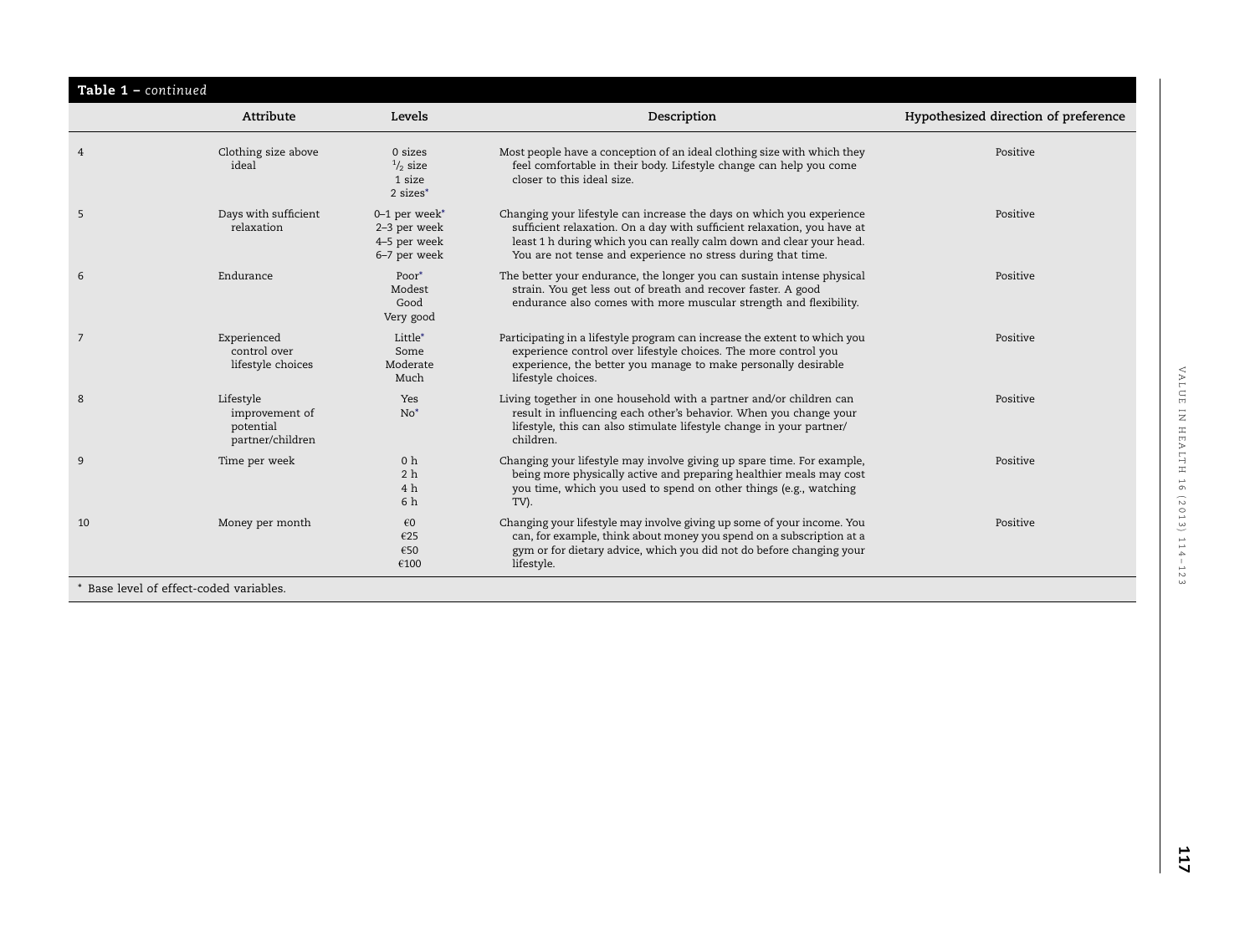two-level attribute. An additional four-level attribute was created by adding a new column to the design. The design was then repeated three times, so that each of the four levels of the new attribute occurred together with all attribute-level combinations of the starting design. This resulted in a design with 128 rows. Expanding the design in this way allowed us to estimate twofactor interactions between the new attribute (here: future health state value) and all other attributes.

Based on this design, choice sets with two options were generated by using design software developed by Burgess [\[32\].](#page-9-0) Generators were used to create the second option by shifting the attribute levels of the starting design a specified number of levels [\[30\]](#page-9-0). One set of shift generators was required to estimate main effects and a second to estimate the two-factor interactions of interest. This resulted in a final design with 256 choice sets. The D-efficiency of the constructed 256 choice sets for estimating main effects was 87.9%. The D-efficiency of the design for estimating main effects plus specified two-factor interactions could not be calculated. All main and interaction effects, however, were orthogonal (i.e., the levels of each attribute varied independently of each other and of their two-way interactions) and could be estimated [\[30\]](#page-9-0). The design was blocked into 16 versions to achieve a number of choice tasks ( $n = 16$ ) respondents can handle without problems [\[33](#page-9-0)–[35](#page-9-0)].

### Questionnaire and Choice Tasks

To increase flexibility in the presentation of the choice tasks, an online questionnaire was used [\[36\]](#page-9-0). This allowed, for instance, the use of hyperlinks, which could be used by respondents to look up EQ-5D health state descriptions (i.e., definitions of the levels of the attribute "future health state value") throughout the experiment. Online administration of the survey also facilitated the use of a flexible random allocation procedure to ensure equal representation of the 16 versions among respondents. The questionnaire commenced with a number of background questions. Then, the choice task was introduced. Each respondent was asked to make 16 forced choices involving two unlabeled alternatives (see Table 2). A generic context was used to be concordant with the generic approach to outcome evaluation in

| Table 2 - Example choice task.                      |                                      |                             |  |  |  |
|-----------------------------------------------------|--------------------------------------|-----------------------------|--|--|--|
|                                                     | Situation A                          | <b>Situation B</b>          |  |  |  |
| Future health state: start<br>point and value       | In 2 y $\rightarrow$ 0.8             | In 5 y $\rightarrow$ 0.7    |  |  |  |
| Life expectancy                                     | I hecome<br>81 y                     | I hecome<br>80 <sub>V</sub> |  |  |  |
| Clothing size                                       | $\frac{1}{2}$ size above<br>my ideal | 1 size above<br>my ideal    |  |  |  |
| Sufficient relaxation                               | $2-3$ d per<br>week                  | $0-1$ d per<br>week         |  |  |  |
| Endurance                                           | Good                                 | Modest                      |  |  |  |
| Experienced control over<br>lifestyle choices       | Some                                 | Little                      |  |  |  |
| Lifestyle improvement<br>potential partner/children | No                                   | Yes                         |  |  |  |
| I spend on lifestyle change:                        |                                      |                             |  |  |  |
| Time                                                | 6 h per week                         | 4 h per week                |  |  |  |
| Money                                               | €50 per<br>month                     | €25 per<br>month            |  |  |  |
| Which situation do you<br>prefer?                   |                                      |                             |  |  |  |

EQ-5D based QALYs. The alternatives were presented as potential situations that may be experienced after lifestyle change and characterized by different consequences (i.e., the attributes and levels). Respondents were asked to imagine themselves in these situations and to choose the situation they preferred most.

A forced choice approach was used in this exploratory study to encourage respondents to make trade-offs between the attributes of interest and ensure that they cannot choose the opt-out option to avoid making difficult choices [\[37\]](#page-9-0). This approach was also in line with our objective to study preferences for outcomes experienced given that lifestyle behavior changes have taken place. Respondents were instructed to assume that they have to spend the money and time continuously for the rest of their lives and that they could not spend this time and money for other purposes anymore. It was emphasized that all consequences of lifestyle change would be experienced immediately, except for future health state, which would be experienced only after some years indicated by the attribute start point of future health state. To neutralize the potential impact of attribute ordering on the relative importance of attributes, which has been suggested by previous research [\[38\],](#page-9-0) the ordering of health and nonhealth attributes was varied across the different versions of the experiment. The monetary and time cost attributes were always presented last, because this is regarded the most realistic place for a cost attribute in DCEs [\[38\].](#page-9-0)

After completion of the choice tasks, respondents were asked how difficult they perceived the choice task on a five-point scale ranging from "very easy" to "very difficult." Respondents were also asked to indicate any other consequences of lifestyle change not being included in the choice task, which they considered while making the choices. The final questionnaire, which is available on request from the authors, was piloted ( $n = 7$ ) to assess understandability and possible ambiguity in interpretations. This led to minor adaptations of survey layout and wording of questions and instructions.

## Data Collection and Participants

Respondents were recruited from participants of the HPS. The HPS started in February 2008 and included men and women aged between 30 and 50 years living in the semirural region of West-Friesland in the Netherlands. Study participants had an increased risk for type 2 diabetes and/or cardiovascular disease. They were selected by means of a two-step screening procedure, which is described in more detail elsewhere [\[19\].](#page-9-0) Participants included in the study were randomly assigned to an intervention group and a control group. The intervention group received a theory-based cognitive behavioral program delivered by trained practice nurses applying counseling techniques of motivational interviewing and problem solving treatment. The control group received written information about their risk of developing type 2 diabetes and cardiovascular disease, and existing brochures containing guideline recommendations for a healthy diet and physical activity as well as advice on smoking cessation [\[19\]](#page-9-0).

Invitations for participation in the present study were mailed to all participants still included in the HPS cohort in June 2010  $(n = 515)$ . In this sample, intervention (49.3%) and control groups were equally distributed (50.7%). Participants with known e-mail addresses ( $n = 499$ ) also received an invitation by e-mail including a direct link to the survey. Participants who did not complete the survey nor indicated that they did not wish to participate received a reminder after 1 week and in case of nonresponse a second reminder after 2 weeks. Ethical approval for this research was granted by the VU University Medical Centre Research Ethics Committee.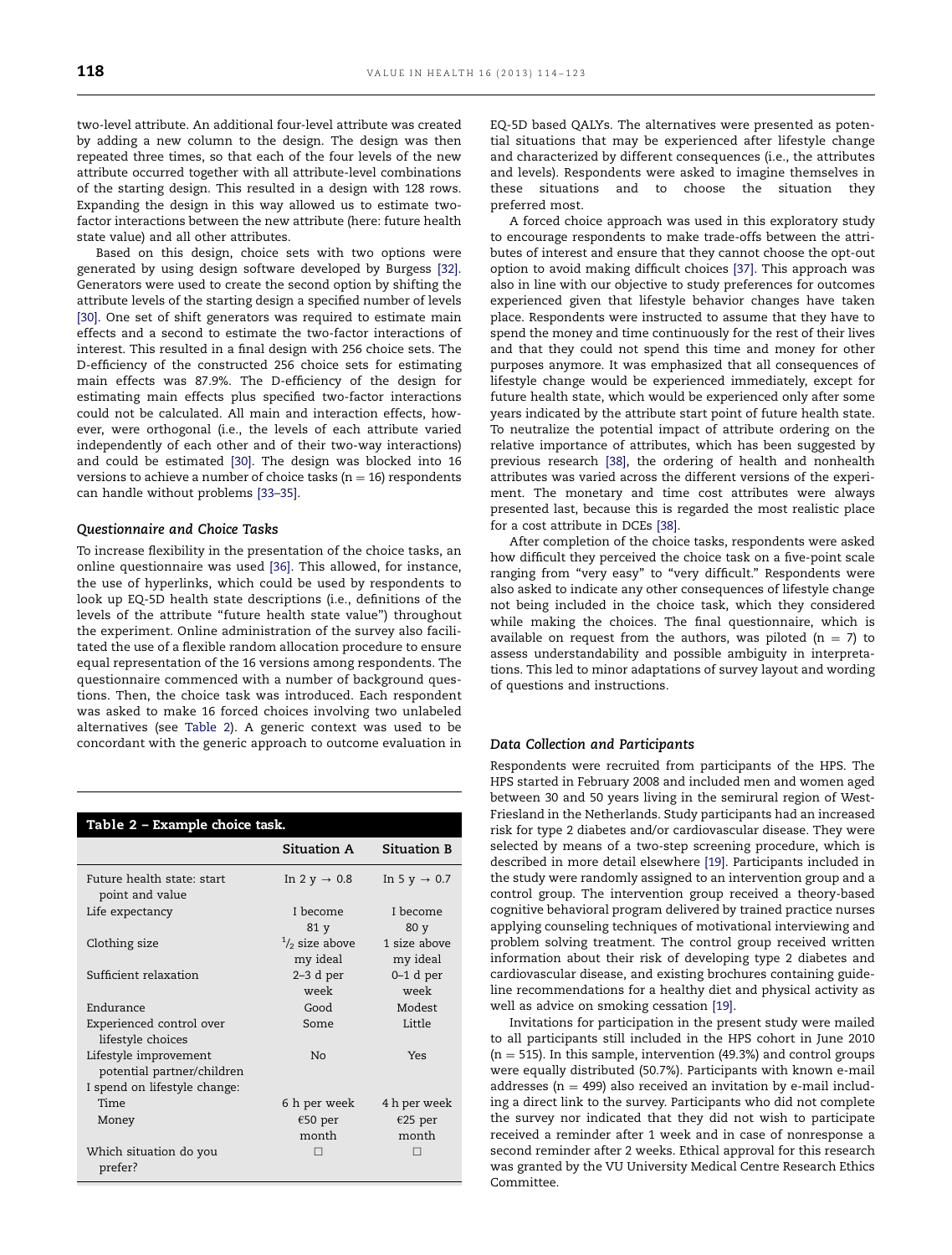| nonresponders.                                                |                           |                              |  |
|---------------------------------------------------------------|---------------------------|------------------------------|--|
| Characteristic                                                | $N$ (valid %)             |                              |  |
|                                                               | Responders<br>$(n = 273)$ | Nonresponders<br>$(n = 242)$ |  |
| Intervention experience                                       |                           |                              |  |
| Yes                                                           | 132 (48.4)                | 122 (50.4)                   |  |
| Gender                                                        |                           |                              |  |
| Female                                                        | 163 (59.7)                | 132 (55.0)                   |  |
| Age (y)                                                       |                           |                              |  |
| $30 - 39$                                                     | 33(12.1)                  | 33(13.6)                     |  |
| $40 - 49$                                                     | 140 (51.3)                | 145 (60.0)                   |  |
| $50 - 59$                                                     | 100(36.6)                 | 64 (26.4)                    |  |
| Household income (net/<br>month)                              |                           |                              |  |
| Low ( $\leq \in$ 1100)                                        | 13(4.8)                   |                              |  |
| Middle ( $\leq \epsilon$ 3500)                                | 79 (28.9)                 |                              |  |
| High $(>3500)$                                                | 135 (49.5)                |                              |  |
| Do not want to tell                                           | 46 (16.8)                 |                              |  |
| Work situation                                                |                           |                              |  |
| Having paid work                                              | 233 (85.4)                | 211 (88.3)                   |  |
| Living circumstances                                          |                           |                              |  |
| Living alone                                                  | 17(6.2)                   | 14(5.9)                      |  |
| Living with partner                                           | 36(13.2)                  | 24(10.1)                     |  |
| Living with child(ren)                                        | 13(4.8)                   | 12(5.0)                      |  |
| Living with partner<br>and child(ren)                         | 207 (75.8)                | 188 (79.0)                   |  |
| EQ-5D questionnaire<br>health state utility,<br>$mean \pm SD$ | $0.89 \pm 0.137$          | $0.92 \pm 0.132$             |  |

<span id="page-5-0"></span>Table 3 – Background characteristics of responders and

Notes. Background characteristics of nonresponders were derived from questionnaire data collected at baseline of the HPS. Several items of the HPS questionnaire differed from items used in the present study. Hence, income data were not comparable. EQ-5D, EuroQol five dimensional; HPS; Hoorn Prevention study.

# Data Analyses

The discrete choice data were analyzed by using Nlogit Version 4. The effect of changes in attribute levels on consumer preferences was initially estimated by means of a multinomial logit (MNL)

model. By using this model, we tested for hypothesized interactions between attributes (see [Table 1](#page-2-0)) and interactions between attributes and intervention experience, sociodemographics, and attribute ordering. To account for the panel nature of the data and allow for possible preference heterogeneity across respondents, a random parameter logit (RPL) model was estimated [\[22\].](#page-9-0) First, the RPL model was estimated with the constant term as the only random parameter. This is a common way of capturing heterogeneity in repeated measures or panel data [\[39\]](#page-9-0) and provides a test for leftto-right bias (i.e., the tendency to consistently choose either the first alternative or the second alternative in the choice task). Because respondents differed regarding their free time and available income, it is likely that their preferences for investing time and money for lifestyle change differ as well. So, an RPL model including additional random parameters for the attributes "time" and "money" was also estimated. Finally, we estimated an RPL model including additional random parameters for the attribute "clothing size above ideal," because respondents disagreed most on the importance of this attribute during qualitative interviews and focus groups.

For all three models, the estimation was conducted by using 2000 Halton draws. The random parameter of the constant was drawn from a normal distribution. All other random parameters were drawn from a constrained triangular distribution. Following recommendations in the literature, effects coding was applied for categorical attributes [\[23,40,41\]](#page-9-0). Linear coding was used for the attributes "time per week" (0 hours  $= 0$ , 2 hours  $= 2$ , 4 hours  $= 4$ , 6 hours  $= 6$ ) and "money per month spent on lifestyle change"  $(60 = 0, 625 = 0.25, 650 = 0.5, 6100 = 1)$ . To investigate the relative impact of each attribute on the utility respondents derived from the alternatives, we calculated WTP estimates on the basis of marginal rates of substitution between the "cost" attribute and all other attributes [\[42\]](#page-9-0). Confidence intervals for WTP values were derived by using the Delta method [\[43\].](#page-9-0)

### Results

In total 273 respondents (53%) completed the DCE survey. The majority had performed all 16 choice tasks ( $n = 264$ ). Nine respondents did not fully complete the choice tasks, leading to 42 missing observations. The 16 different versions of the survey were spread fairly evenly across respondents. Most versions ( $n =$ 14) were completed by 13 to 20 respondents, and two versions were completed by 23 and 24 respondents, respectively. A summary of respondent background characteristics is presented in Table 3. As can be seen from this table, responders were similar to nonresponders.

Table 4 provides a comparison of model fit across the alternative models that were estimated. The likelihood ratio test shows that the MNL model including parameters for the attributes has significantly

| Table 4 - Goodness-of-fit statistics for alternative models. |              |                |                             |      |            |  |
|--------------------------------------------------------------|--------------|----------------|-----------------------------|------|------------|--|
| Summary statistics                                           | Pseudo $R^2$ | Log-likelihood | $\chi^2$ LL ratio-test (df) | AIC  | <b>BIC</b> |  |
| RPL clothing size above ideal                                | 0.169        | $-2490.799$    | 1.24(3)                     | 1.16 | 1.20       |  |
| RPL time and money                                           | 0.170        | $-2489.131$    | 5.16(2)                     | 1.16 | 1.20       |  |
| RPL constant                                                 | 0.169        | $-2491.71$     | $74.14(1)$ *                | 1.16 | 1.20       |  |
| <b>MNL</b>                                                   | 0.157        | $-2528.78$     | 939.49 (24)*                | 1.18 | 1.22       |  |
| Constant only                                                | $-$          | $-2998.53$     |                             | 1.39 | 1.39       |  |

Notes. The constant-only MNL model was used as the null model for pseudo  $R^2$ ;  $\chi^2$  LL ratio-test statistic is presented for comparisons with the next less sophisticated model.

AIC, Akaike information criterion; BIC, Bayesian information criterion; MNL, multinomial logit; RPL, random parameter logit.

\* Exceeds critical value for  $\alpha = 0.05$ .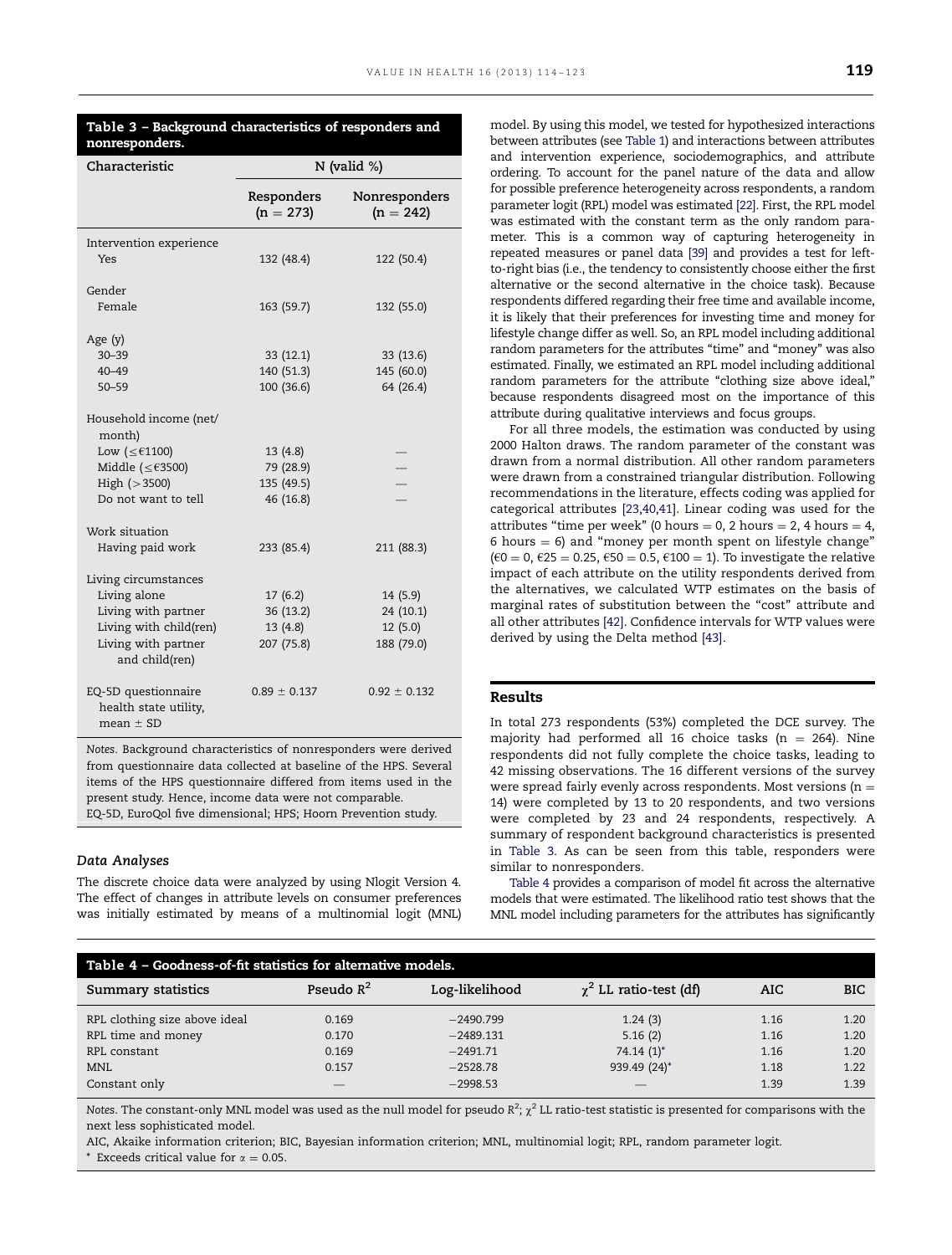<span id="page-6-0"></span>more explanatory power than the constant-only model. This indicates that the attributes contribute to the capability of the model to predict choices of respondents. The RPL model with the constant term as the only random parameter in turn performed significantly better than the MNL model, demonstrating the presence of preference heterogeneity. Even when adjusting for the loss of degrees of freedom that occurs when a model is expanded, the RPL model performed best. This appears from reductions in the Akaike information criterion and Bayesian information criterion [\[44\]](#page-9-0) (see [Table 4\)](#page-5-0).

| Table 5 - Results from the main effects RPL model.  |                                 |                               |                               |                                 |  |
|-----------------------------------------------------|---------------------------------|-------------------------------|-------------------------------|---------------------------------|--|
| Attribute                                           | Coefficient<br><b>SE</b>        |                               | WTP (in $\epsilon$ per month) |                                 |  |
|                                                     |                                 |                               | Mean                          | CI                              |  |
| Random parameters                                   |                                 |                               |                               |                                 |  |
| Constant                                            | 0.000                           | 0.050                         |                               |                                 |  |
| SD                                                  | 0.578 <sup>†</sup>              | 0.055                         |                               |                                 |  |
| Nonrandom parameters                                |                                 |                               |                               |                                 |  |
| Future health state value                           |                                 |                               |                               |                                 |  |
| 0.5 (referent)                                      |                                 |                               |                               |                                 |  |
| 0.7                                                 | $-0.042$                        | 0.056                         | 45.54*                        | 9.96-81.12                      |  |
| 0.8                                                 | 0.029                           | 0.056                         | $59.82^{+}$                   | 17.98-101.65                    |  |
| 1.0                                                 | 0.283 <sup>†</sup>              | 0.056                         | $110.85^+$                    | 67.98-153.71                    |  |
| Start point of future health state                  |                                 |                               |                               |                                 |  |
| In 2 y (referent)                                   |                                 |                               |                               |                                 |  |
| In $5y$                                             | 0.008                           | 0.040                         | 16.77                         | $-8.39 - 41.94$                 |  |
| In $10 y$                                           | 0.064                           | 0.040                         | 27.92                         | $-1.15 - 56.98$                 |  |
| In 20 y                                             | 0.003                           | 0.041                         | 15.63                         | $-10.54 - 41.80$                |  |
| Life expectancy                                     |                                 |                               |                               |                                 |  |
| 80 y (referent)                                     |                                 | $\overline{\phantom{0}}$      | $\overline{\phantom{m}}$      |                                 |  |
| 81 y                                                | 0.006                           | 0.043                         | 13.85                         | $-11.82 - 39.52$                |  |
| 82 y                                                | $-0.039$                        | 0.040                         | 4.86                          | $-23.09 - 32.81$                |  |
| 83 y                                                | $0.096*$                        | 0.041                         | 31.98*                        | 6.28-57.68                      |  |
| Clothing size above ideal                           |                                 |                               |                               |                                 |  |
| 2 sizes (referent)                                  | $\hspace{0.1mm}-\hspace{0.1mm}$ | $\qquad \qquad -$             |                               |                                 |  |
| 1 size                                              | 0.017                           | 0.042                         | 56.67 <sup>†</sup>            | 29.20-84.13                     |  |
| $\frac{1}{2}$ size                                  | 0.130 <sup>†</sup>              | 0.041                         | 79.29 <sup>†</sup>            | 44.04-114.53                    |  |
| 0 sizes                                             | $0.118^{+}$                     | 0.039                         | $77.01^+$                     | 46.05-107.97                    |  |
| Days with sufficient relaxation                     |                                 |                               |                               |                                 |  |
| 0-1 per week (referent)                             |                                 |                               |                               |                                 |  |
| 2-3 per week                                        | $-0.059$                        | 0.040                         | $53.68^{\dagger}$             | 26.63-80.73                     |  |
| 4-5 per week                                        | $0.125^+$                       | 0.041                         | $90.61^+$                     | 55.11-126.11                    |  |
| 6–7 per week                                        | $0.261^+$                       | 0.041                         | $117.98^{\dagger}$            | 82.05-153.91                    |  |
| Endurance                                           |                                 |                               |                               |                                 |  |
| Poor (referent)                                     |                                 | $\qquad \qquad -$             |                               |                                 |  |
| Modest                                              | $-0.130†$                       | 0.040                         | $159.75^{\dagger}$            | 114.04-205.46                   |  |
| Good                                                | 0.491 <sup>†</sup>              | 0.039                         | 284.26 <sup>†</sup>           | 211.12-357.39                   |  |
| Very good                                           | 0.564 <sup>†</sup>              | 0.041                         | 298.94 <sup>t</sup>           | 223.55-374.32                   |  |
| Experienced control over lifestyle choices          |                                 |                               |                               |                                 |  |
| Little (referent)                                   | $\qquad \qquad -$               | $\qquad \qquad -$             | $\overline{\phantom{m}}$      | $\hspace{0.1mm}-\hspace{0.1mm}$ |  |
| Some                                                | $-0.021$                        | 0.039                         | 22.86                         | $-1.91 - 47.63$                 |  |
| Moderate                                            | 0.009                           | 0.044                         | 28.88                         | $-3.02 - 60.78$                 |  |
| Much                                                | $0.146^+$                       | 0.041                         | $56.22^{+}$                   | 28.07-84.37                     |  |
| Lifestyle improvement of potential partner/children |                                 |                               |                               |                                 |  |
| No (referent)                                       | $\overline{\phantom{0}}$        | $\overbrace{\phantom{13333}}$ | —                             |                                 |  |
| Yes                                                 | $0.181^+$                       | 0.018                         | $72.75^{\dagger}$             | 50.48-95.03                     |  |
| Time per week                                       | 0.004                           | 0.010                         | 0.85                          | $-3.22 - 4.91$                  |  |
| Money per month                                     | $-0.498$ <sup>t</sup>           | 0.063                         | $\overline{\phantom{0}}$      |                                 |  |

CI, confidence interval; SE, standard error; RPL, random parameter logit; WTP, willingness to pay.

 $*$  P < 0.05.

 $^{\dagger}$  P < 0.01.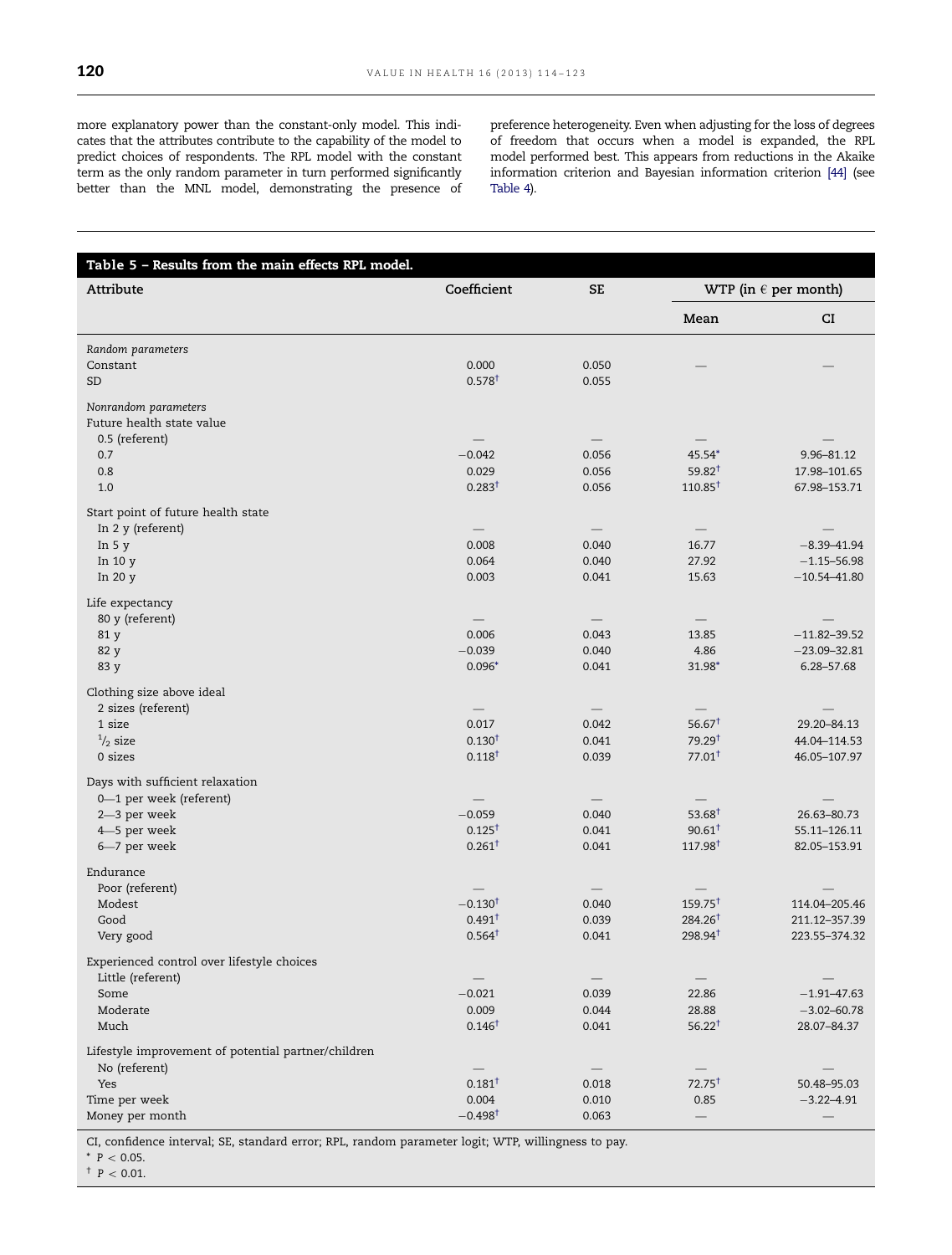Specifying additional random parameters did not significantly improve the model fit. Hence, the RPL model with the constant term as the only random parameter was used to estimate the effect of the attributes on consumer choices. We present results of only the main effects RPL model here, as most of the tested interaction terms were nonsignificant and including significant interactions did not improve the model.

The health outcome attributes "future health state" and "life expectancy'' significantly determined consumer choices in the expected direction (see [Table 5](#page-6-0)). Furthermore, all nonhealth outcome attributes (i.e., clothing size above ideal, days with sufficient relaxation, endurance, and experienced control over lifestyle choices), spillover effects to partner/children, and the ''monetary cost'' attribute had a significant impact on consumer choices. Two attributes were found to be nonsignificant. These were "start point of the future health state" and "time per week required for lifestyle behavior change.''

Estimates of WTP for changes in attribute levels obtained from the marginal rates of substitution are displayed in [Table 5.](#page-6-0) They show that the "endurance" attribute had the biggest impact on utility respondents derived from alternative post–lifestyle change situations. For an improvement from "poor" to "very good" endurance, respondents were willing to trade  $E$ 298.94 per month and for an improvement from "poor" to "modest" endurance, respondents were willing to trade  $E$ 159.75 per month. The attribute "days with sufficient relaxation'' had the second largest impact on utility, with respondents being willing to trade  $6117.98$  per month for an increase from 0 to 1 to 6 to 7 days with sufficient relaxation per week. The attribute "future health state" value is on the third place, with respondents being willing to trade  $f(110.85)$  per month for an improvement in the future health state value from 0.5 to 1.0. WTP for changes in the ''life expectancy'' attribute was relatively low. Respondents were willing to pay  $631.98$  per month for an increase in life expectancy from 80 to 83 years. For smaller increases in life expectancy, respondents were not willing to trade.

## Validity of the Findings

The majority of the respondents (97%) filled in the DCE survey completely. However, many respondents perceived the choice tasks as difficult or very difficult (59.1%), which raises the question whether respondents gave valid answers. Theoretical validity was tested by examining signs and significance levels of parameter estimates. With the exception of the attribute "start point of future health state" and "time per week," all attributes significantly determined choices (see [Table 5\)](#page-6-0). Generally, attributes in the estimated utility function behaved in line with a priori expectations (see hypothesized direction of preferences in [Table 1](#page-2-0)). There was only one exception. We found that a reduction in clothing size to zero sizes above ideal was somewhat less preferred than a reduction to half a size above ideal.

Interactions between respondents' income and the two cost attributes also provided support for the validity of our findings. As could be expected, a higher income was associated with a less negative preference for an increase in money respondents had to spend per month on lifestyle behavior change ( $\beta$  = 0.423; t = 3.173). As the ''time cost'' attribute itself, the interaction between income and time spent on lifestyle change per week was nonsignificant ( $\beta$  = 0.003; t = 0.140). Tested interactions between trial arm and attributes (data not shown) did not provide clear evidence for differences in preferences between members of the intervention and control groups of the HPS. Tested interactions between the ordering variable and the attributes (data not shown) indicated that attribute ordering did not systematically affect the relative importance of the attributes.

The constant term was not significant, which suggests that, on average, respondents considered the attributes described in

the choice task and did not simply choose the same alternative repeatedly. In concordance with this finding, qualitative data from open questions suggest that only three respondents did not trade between all attributes. One of them did not trade in order to simplify the choice task, but the other two respondents behaved rationally. They considered only those attributes that they found personally relevant. So, their choices reflect actual preferences. Qualitative data also suggest that only few respondents considered additional attributes not included in the experiment. These were personal attainability on the long term  $(n = 1)$ , the possibility to have a comfortable way of life without the need to consider all sorts of things ( $n = 1$ ), current health state ( $n = 2$ ), and more specific outcomes for respondents' partner and/or children ( $n = 3$ ). In line with recommendations in the literature, we did not remove respondents from the analyses on the basis of their decision strategies [\[45\]](#page-9-0).

## Discussion

The present DCE study provides evidence that in the context of lifestyle behavior change, consumers of HP are concerned with a broader number of benefits than health benefits only. In addition to the health outcome attributes ''life expectancy'' and ''future health state'' value, the following nonhealth outcome attributes significantly influenced consumer choices: clothing size above ideal, the number of days with sufficient relaxation, endurance, and the degree of experienced control over lifestyle choices. Lifestyle changes that occur in consumer's partners and/or children were also found to significantly influence consumer choices. This is concordant with earlier research by Basu and Meltzer [\[46\]](#page-9-0), suggesting that spillover effects to family members affect patient preferences. Additional qualitative data provided by respondents in the present study suggest that consumers value spillover effects because they provide both health and nonhealth effects to their loved ones. But more targeted research is needed to unravel why individual consumers value spillover effects.

Overall, we found that health and nonhealth improvements in HP outcomes both influenced consumer choices. Marginal rates of substitution between the price attribute and other attributes revealed that consumers' WTP for nonhealth outcomes and spillover effects was in a similar range as WTP for health outcomes. This finding suggests that consumers attach value to outcomes that are not captured by economic evaluation studies using the EQ-5D based QALYs as an outcome measure. It also has important implications for HP practice. Because consumers attach value to nonhealth outcomes, emphasizing nonhealth benefits in HP interventions may increase uptake and motivation for behavior change.

Respondents were willing to pay most for improvements in endurance, second most for an increase in days with sufficient relaxation, and third most for improvements in future health state value. WTP for life expectancy was relatively low and for increases smaller than 3 years, respondents were not willing to trade. This finding confirms results of a recent Norwegian study, showing that people attach little value to small gains in life expectancy [\[47\].](#page-9-0)

This study also investigated the impact of costs induced by lifestyle behavior change. As expected, respondents had a lower preference for situations with higher monetary costs than for situations with lower monetary costs. It was striking, however, that time investment for lifestyle change did not influence consumer choices, because consumers reported time investment as an important negative consequence of and barrier to lifestyle behavior change during interviews conducted prior to the choice experiment. It is possible that although time investment was not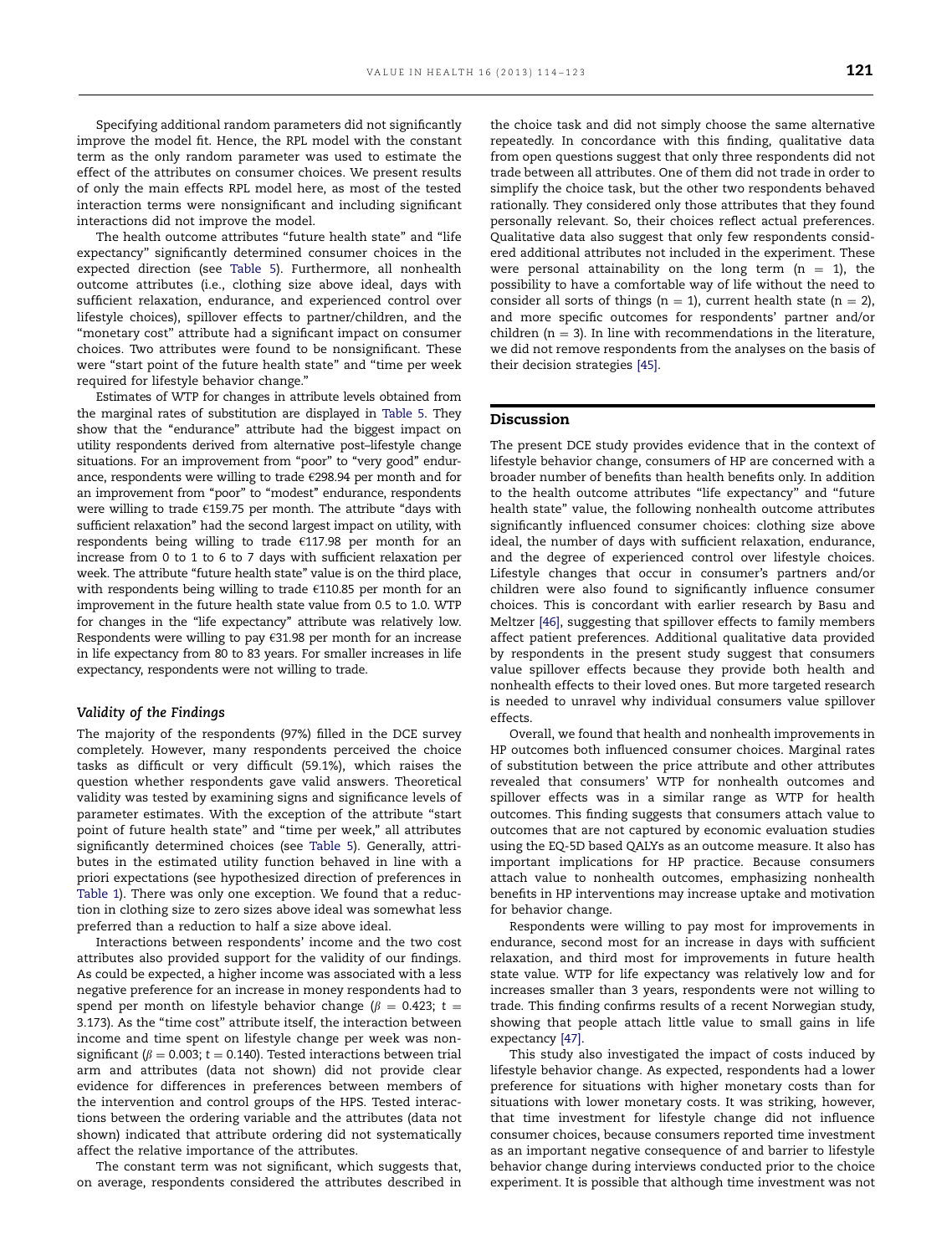<span id="page-8-0"></span>relevant on average, latent classes of respondents can be distinguished: one consisting of respondents who are willing to invest time for lifestyle change and one consisting of respondents who are averse to do so.

A number of limitations of this study are worth mentioning. First, we defined health outcomes as pertaining to life expectancy and EQ-5D questionnaire health state dimensions. While this definition represents current economic evaluation practice, health outcomes could also be defined in a broader fashion. In addition, we cannot preclude the possibility that there is a relation or overlap between the nonhealth outcomes examined and EQ-5D questionnaire dimensions (e.g., between endurance and the mobility dimension of the EQ-5D questionnaire). More research is required to disentangle relationships between the different outcomes produced by HP interventions and to clarify definitions of health, nonhealth, and process outcomes.

Second, the study sample consisted of participants aged between 30 and 50 years in a lifestyle intervention trial. Therefore, the study results may not be generalized to regular consumers of HP, other HP interventions, or other age groups.

Third, because of the generic context used in the study, preferences toward outcomes of lifestyle behavior change were assessed without considering the process by which outcomes are produced. Respondents may value outcomes differently depending on whether these are produced by, for instance, physical activity or dietary changes.

Fourth, by not including an opt-out option in the choice task, we implicitly assumed that respondents would always choose to make lifestyle changes. This may not be realistic and limits the possibility to use our findings to predict adoption of lifestyle changes and participation in HP interventions [\[22,37](#page-9-0)].

Fifth, although attributes in the estimated discrete choice model significantly contribute to the prediction of consumer choices, the explanatory power of the model was only moderate with a pseudo  $R^2$  of 0.17. According to Hensher et al. [\[23\],](#page-9-0) a decent  $R<sup>2</sup>$  would be around 0.3. The moderate explanatory power may be because we failed to include some key attributes having an impact on consumer choices. It is natural that a DCE cannot cover every attribute that is important to every respondent, because it generates a model of preferences over a group [\[45\].](#page-9-0) Additional qualitative data suggest, however, that only few respondents considered omitted attributes. The low model fit may also be caused in part by scale heterogeneity in the data set (i.e., choice behavior of some respondents is more random than that of others) [\[48\]](#page-9-0). In situations in which scale heterogeneity is important, the RPL model is likely to provide suboptimal approximation of discrete choice data. Hence, alternatives have been proposed describing heterogeneity either as pure scale effect or using a generalized MNL model that can accommodate both scale and residual taste heterogeneity [\[48\].](#page-9-0) The application of such models should be tested in future research, as it may yield a more accurate representation of the data and a better model fit. Recent research suggests, however, that failure to account for taste heterogeneity has greater consequences for behavioral outputs, such as WTP, than failure to account for scale heterogeneity [\[49\].](#page-9-0)

Finally, we used qualitative levels for two nonhealth attributes that were difficult to quantify (i.e., endurance and experienced control). If not well defined, qualitative levels may be interpreted differently by respondents [\[21\]](#page-9-0). Overall, qualitative attributes behaved in line with a priori expectations in this study. Further testing is needed, however, to optimize the description of nonhealth attributes in the future. Quantifying nonhealth outcomes is a challenging task that has so far received little attention and needs further exploration [15].

DCEs only provide stated preference data. Therefore, it would be helpful for cross-validation to collect additional revealed preference data on actual lifestyle choices of consumers. Such

research is challenging and rare in the health sector, but out-ofpocket payments for lifestyle changes make it possible [\[50\]](#page-9-0).

# Conclusions

The present study used a DCE to explore consumer preferences for different outcomes of lifestyle behavior change. The findings show that previously identified nonhealth outcomes and spillover effects of lifestyle behavior change were as important to participants of an HP intervention trial as health outcomes. This has potentially important implications for decision makers, who should respond to consumer preferences and consider relevant nonhealth outcomes and spillover effects when deciding about HP interventions. Nonhealth outcomes and spillover effects could either be incorporated directly within economic evaluations or considered as separate source of evidence during the appraisal phase of the decision-making process. Future research needs to provide insights into relevant nonhealth outcomes and spillover effects in other application areas of HP and test methods to account for them in decision making.

#### Acknowledgments

The authors thank Michiel Bliemer for his advice regarding the analysis of the discrete choice data and The Netherlands Organisation for Scientific Research (NWO) for funding the study.

REFERENCES

- [1] Ottawa Charter for Health Promotion. WHO/HPR/HER/95.1. Geneva: World Health Organization, 1986.
- [2] Rootman I, Goodstadt M, Potvin L, et al. A framework for health promotion evaluation. In: Rootman I, Goodstadt M, Hyndman B, et al., eds., Evaluation in Health Promotion: Principles and Perspectives. Copenhagen: World Health Organization, 2001.
- [3] Smith RD, Petticrew M. Public health evaluation in the twenty-first century: time to see the wood as well as the trees. J Pub Health 2010;32:2–7.
- [4] Eriksson C. Learning and knowledge-production for public health: a review of approaches to evidence-based public health. Skandinavian J Pub Health 2000;28:298–308.
- [5] Lorgelly PK, Lawson KD, Fenwick EAL, et al. Outcome measurement in economic evaluations of public health interventions: a role for the capability approach? Int J Environ Res Public Health 2010;7:2274–89.
- [6] Weatherly H, Drummond M, Claxton K, et al. Methods for assessing the cost-effectiveness of public health interventions: key challenges and
- recommendations. Health Policy 2009;93:85–92. [7] Chalkidou K, Culyer A, Naidoo B, et al. Cost-effective public health guidance: asking questions from the decision-maker's viewpoint. Health Econ 2008;17:441–8.
- [8] Lipscomb J, Drummond M, Fryback D, et al. Retaining, and enhancing, the QALY. Value Health 2009;12(Suppl. 1):S18–26.
- Ryan M. Using conjoint analysis to take account of patient preferences and go beyond health outcomes: an application of in vitro fertilisation. Soc Sci Med 1999;48:535–46.
- [10] Drummond M, Sculpher MJ, Torrance GW, et al. Methods for the Economic Evaluation of Health Care Programmes. New York: Oxford University Press, 2005.
- [11] Sassi F. How to do (or not to do)...Calculating QALYs, comparing QALY and DALY calculations. Health Policy Plan 2006;21:402–8.
- [12] Rissel C. Empowerment: the holy grail of health promotion? Health Promot Int 1994;9:39–47.
- [13] Peerson A, Saunders M. Health literacy revisited: what do we mean and why does it matter? Health Promot Int 2009;24:285–95.
- [14] World Health Organization. Health Promotion Glossary. Geneva: World Health Organization, 1998.
- [15] Borghi J, Jan S. Measuring the benefits of health promotion programmes: application of the contingent valuation method. Health Policy 2008;87:235–48.
- [16] Liamputtong P, Haritavorn N, Kiatying-Angsulee N. HIVand AIDS, stigma and AIDS support groups: perspectives from women living with HIV and AIDS in central Thailand. Soc Sci Med 2009;69:862–8.